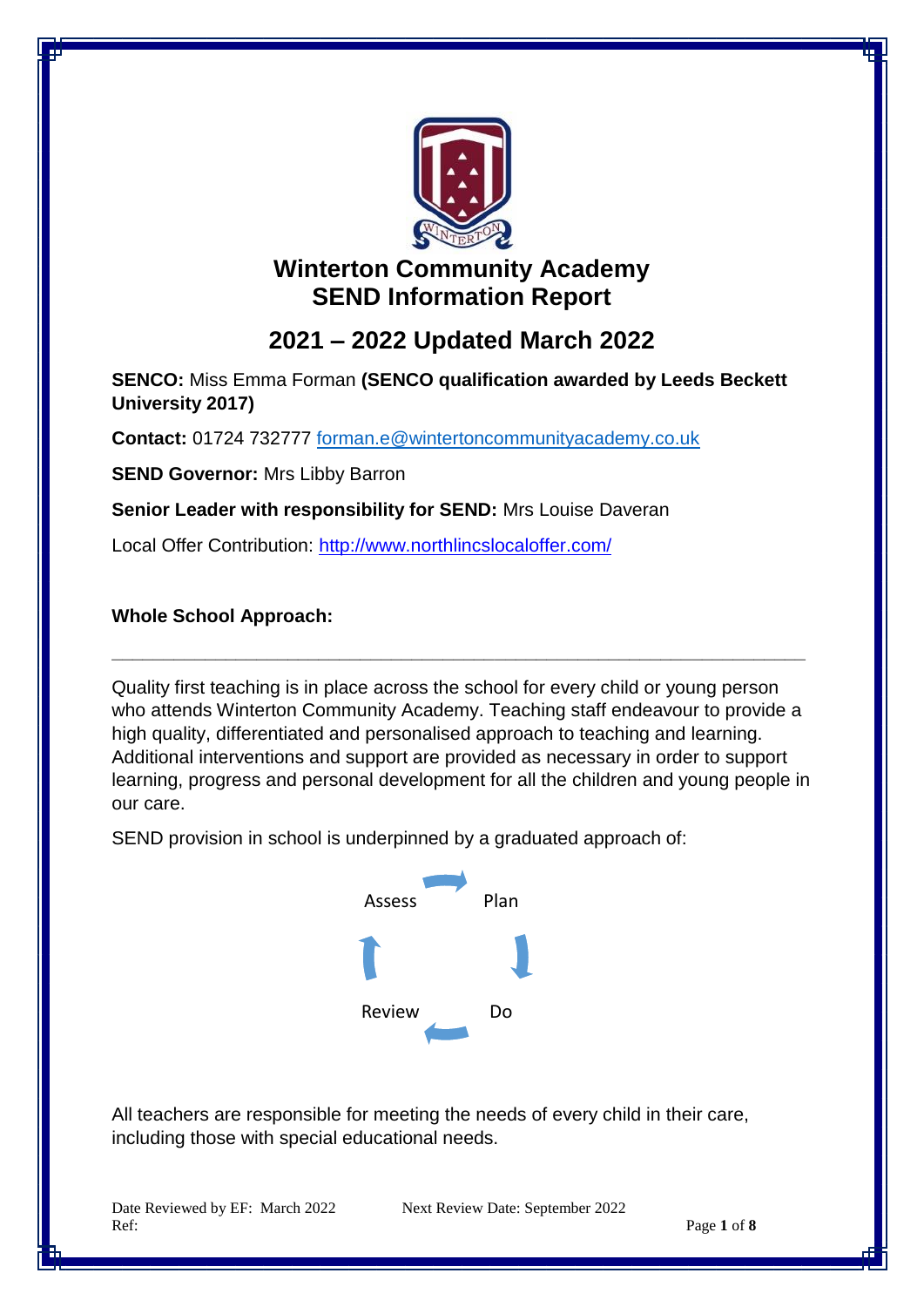**Assess:** The social and academic progress of SEND students are assessed on a regular basis. Subject progress data, CAT testing, PASS surveys, educational psychologist reports, track it data, the views of the student, the views of the parent, numeracy and literacy assessments, attendance data, the views of staff in school and wider professionals are used to evaluate this progress. Students with Education, Health and Care plans and those on SEND support with a high level of need will have termly reviews with the SENCO. Other SEND support students will have reviews at least twice per year.

**Plan:** Once the needs of a student have been assessed, any additional support can be provided. Staff at Winterton Community Academy apply a flexible approach to support and aim to tailor the provision to meet a student's needs on an individual basis. It may be that intervention has been used that may no longer be needed as a student progresses both academically and personally. The new provision needed will be planned by the SENCO in consultation with other staff and often with wider professions. Outcomes will be agreed with students, young people and parents.

**Do:** Support and Interventions are put in place by school staff as directed by the SENCO. SEND Support Plans and Education, Health and Care plan summary documents are shared with staff and SMART targets set for students.

**Review:** At the end of a cycle, usually each term, unless a higher level of need emerges or current provision is not adequate, in which case an earlier review is required, the social and academic progress will be reviewed. This will be carried out by the SENCO and will establish whether the SMART targets have been met.

## **SEND Needs:**

Children and young people's special educational needs and disabilities can generally be categorised in the following four broad areas of need and support:

# **1. Communication and interaction**

This includes young people with or without an ASD diagnosis. Students are supported in the classroom by seating them appropriately with peers they can work comfortably with. Some students do not respond well to having questions directed at them and in this case staff may wait for them to put their hand up and then praise them when they do get involved. Students may require higher levels of pastoral support, they may need to be prepared in advance for changes to routines and consulted as to how they may need to be supported in different scenarios. Where possible changes in timetable and staffing are communicated to young people so that they have chance to adjust. They may need to have regular "check ins" with a key member of staff at intervals throughout the day so they can be supported with issues. Students may need to have a re-focus card so that they can take time out to regulate their emotions and talk to an adult. They may need additional adult support when they struggle with certain activities and a consistent routine put in place. At lunchtime, there is a Sanctuary room that is supervised for students that struggle with unstructured time. Friendship groups may be set up as needed in order to support students in engaging in positive peer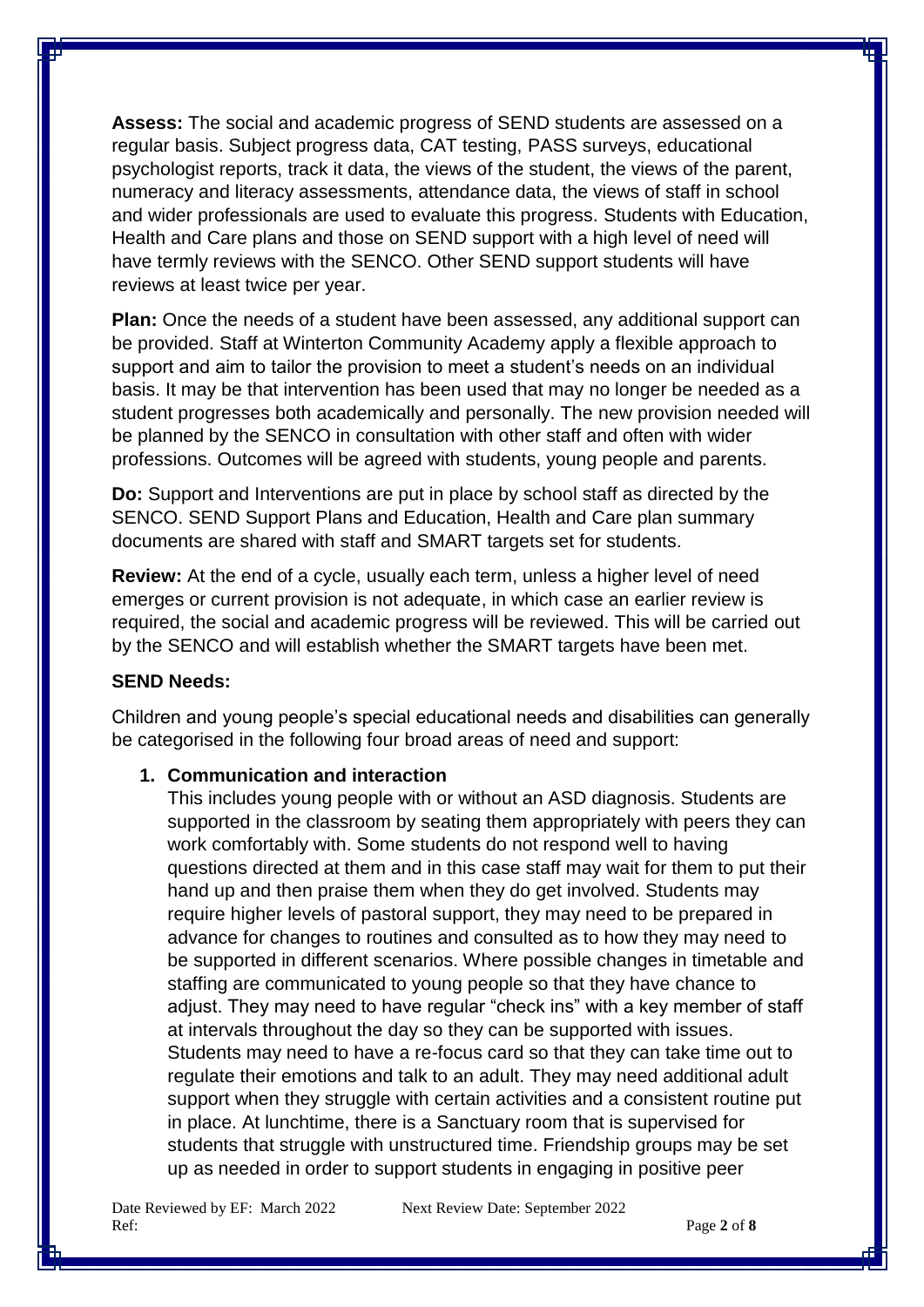relationships. The ASET team regularly visit school to work with students with a diagnosis of ASD.

## **2. Cognition and Learning**

Cognition and learning needs includes dyslexia, dyscalculia and moderate learning difficulties. Winterton Community Academy staff regularly cater for individual learning needs using strategies such as scaffolding; this is where sentence starters are provided or a passage of text where key words can be written in to reduce the amount of text needing to be recorded. Dyslexia friendly fonts such as Arial can be used for text as well as checklists for instructions. Staff will use visual clues and link learning to everyday experiences where possible. Some students need longer to process information and a variety of methods of presenting information e.g. diagrams, charts etc. are used as part of quality first teaching. Staff will regularly read out text and repeat instructions for students. Overlearning and consolidation are used as well as exam access arrangements such as a reader, 25% extra time or a scribe. Individualised programmes are put in place for students with high levels of literacy and numeracy difficulties.

#### **3. Social, emotional and mental health**

Students with high levels of anxiety may be provided with a re-focus card in some circumstances; this allows them to regulate emotions and seek adult reassurance before returning to class. Extra pastoral support is provided on an individual basis in order to support a child's particular needs. In some circumstances, a student may work in the Junction away from their classroom in order for them to escape situations that they find a challenge. They will then be supported by an adult to re-integrate with peers. The school has taken part in a number of programmes to support SEMH such as the Human Utopia workshop which was a great success. During the PSHE programme, students are encouraged to develop an awareness of mental health through a range of activities and discussions. Students who experience high levels of anxiety during examinations, can be seated at the back of the hall and given rest breaks during the examination. Time Out Drum Therapy visit the school twice a week to work with students.

# **4. Sensory and / or physical needs**

Students in school with a hearing impairment regularly meet with the Hearing Support Service who advise the SENCO on how they are to be supported in school. The SENCO then provides school staff with the information about how to meet the needs of the individual. This usually involves measures such as seating the student in a particular place, avoiding background noise, repeated answers given by other students and ensuring that the teacher faces the student when speaking. The Visual Support Service advise the school in the same way; they may suggest that information is presented using a larger font or that the student needs enlarged materials and equipment such as protractors. The Physical Disability Team advise school about conditions such as Chronic Fatigue Syndrome; in some cases, a student may need to have a modified timetable or different furniture in a particular classroom. Sometimes students have sensory needs such as an intolerance to a certain noise, fabric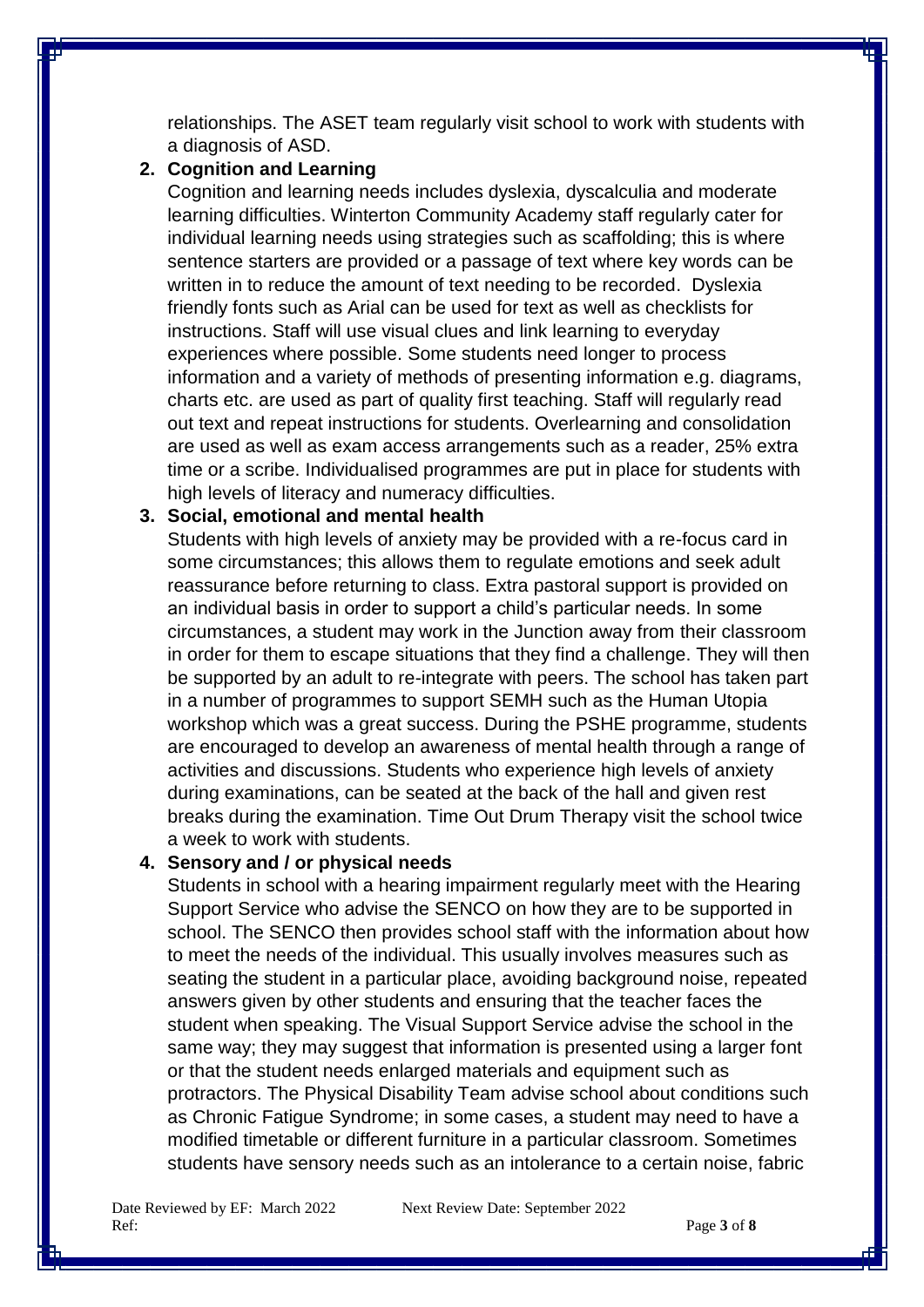or have difficulty regulating temperature; these individual circumstances can be catered for using reasonable adjustments.

As of March 2022, we have 99 students on the SEND register. We have 13 students with an Education, Health and Care Plan. We also have 4 looked after (LAC) children.

The greatest areas of primary need are: Social Emotional and Mental Health Specific Learning Difficulty

This table shows how the current SEN cohort compares to national data and local authority data.

# **Winterton Community Academy Data in comparison with Local and National Data 2021**

| Category                     | <b>WCA March 2022</b> | <b>National Jan 2021</b> | <b>North Lincs LA</b> |  |
|------------------------------|-----------------------|--------------------------|-----------------------|--|
|                              | ℅                     | ℅                        | Jan 2021 %            |  |
| Visual Impairment            | 3.0                   | 1.3                      | 1.2                   |  |
| <b>SLCN</b>                  | 11.1                  | 12.0                     | 6.6                   |  |
| SpLD                         | 19.1                  | 19.4                     | 21.6                  |  |
| <b>SEMH</b>                  | 26.3                  | 21.5                     | 25.1                  |  |
| Severe Learning              | $\Omega$              | 0.4                      | 0.2                   |  |
| <b>Disability</b>            |                       |                          |                       |  |
| SEN support but no           | $\overline{0}$        | 2.8                      | 2.8                   |  |
| assessment                   |                       |                          |                       |  |
| Moderate Learning            | 18.2                  | 20.0                     | 22.8                  |  |
| <b>Difficulties</b>          |                       |                          |                       |  |
| ASD diagnosis                | 15.2                  | 11.6                     | 9.1                   |  |
| <b>Hearing Impairment</b>    | 2.0                   | 2.2                      | 2.2                   |  |
| <b>Physical Disability</b>   | 5.1                   | 2.9                      | 2.8                   |  |
| Other difficulty             | $\overline{0}$        | 5.5                      | 5.3                   |  |
| <b>Disability</b>            |                       |                          |                       |  |
| Multisensory                 | $\overline{0}$        | 0.3                      | $\overline{0}$        |  |
| Impairment                   |                       |                          |                       |  |
| Profound & Multiple          | $\Omega$              | 0.1                      | $\overline{0}$        |  |
| <b>Learning Difficulties</b> |                       |                          |                       |  |

#### **Breakdown by Year Group**

| <b>SEN</b><br>category | Year 7 | Year <sub>8</sub> | Year 9 | Year 10 | Year 11 |
|------------------------|--------|-------------------|--------|---------|---------|
|                        |        | 25                | 15     | 16      |         |
|                        |        |                   | ີ      |         |         |
| <b>Total</b>           | 15     | 26                | 18     | ົດດ     | 18      |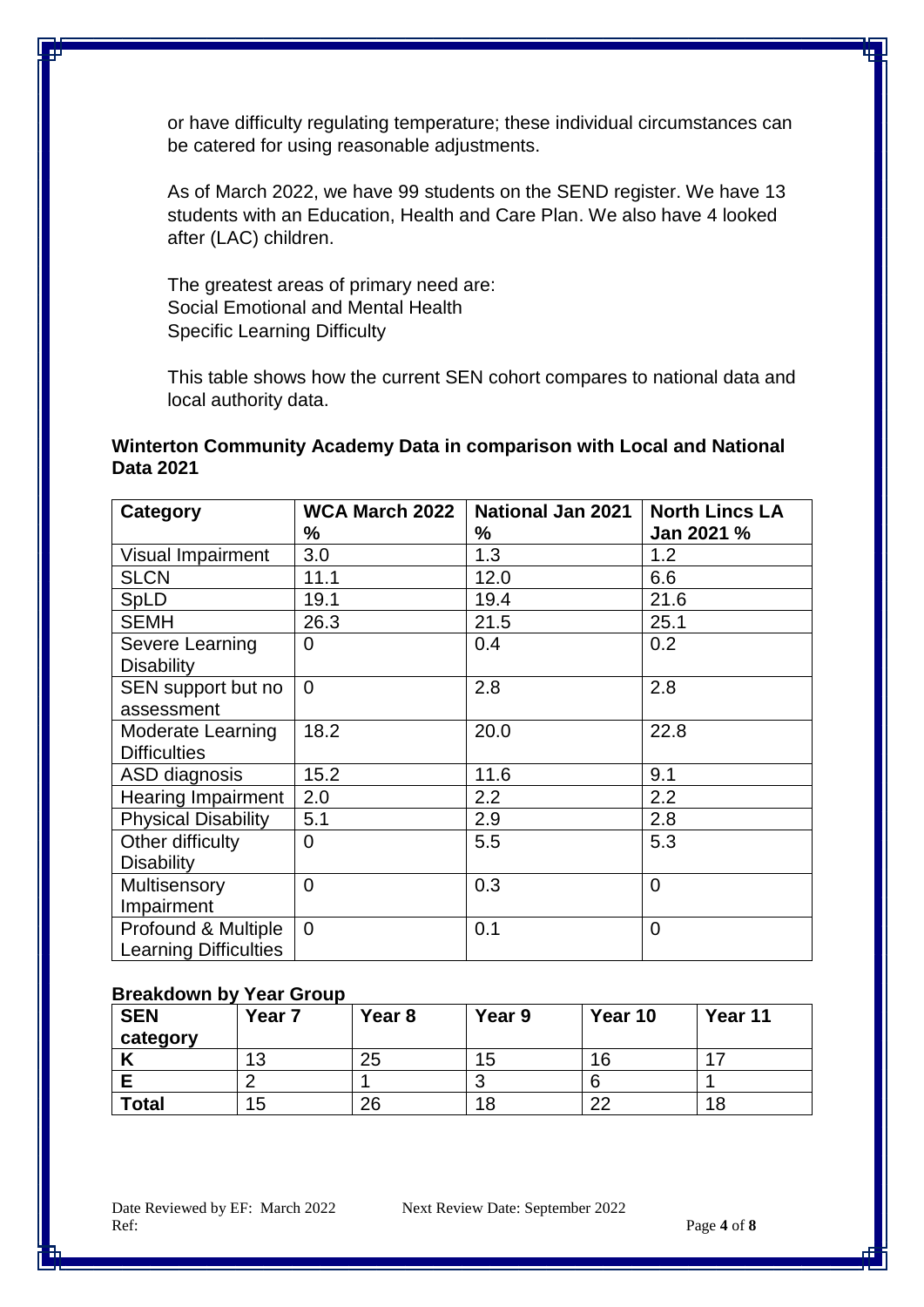## **Consulting children, young people and their parents**

Involving parents and learners in the dialogue is central to our approach and we do this regularly at review meetings. In addition to this, the SENCO sends out an annual Parent Voice survey in the summer term. Student Voice activities take place each term and are carried out by the SENCO / SEND governor / SLT SEND lead.

Here are some of the recent views collected. **Student Views**

> I like it when my teacher gives me gaps to fill in or I highlight the right answers. This is because I get behind if there is lots of writing.

I go to the Junction at lunchtime and there is a good group of people in there. We have a laugh and play some games. I have friends in different year groups from my own and we can sit on the bean bags in there. It doesn't really feel like we are at school sometimes.

> I really like it when Mrs Balderson talks to me and cheers me up when I am sad.

Date Reviewed by EF: March 2022 Next Review Date: September 2022 Ref: Page 5 of **8**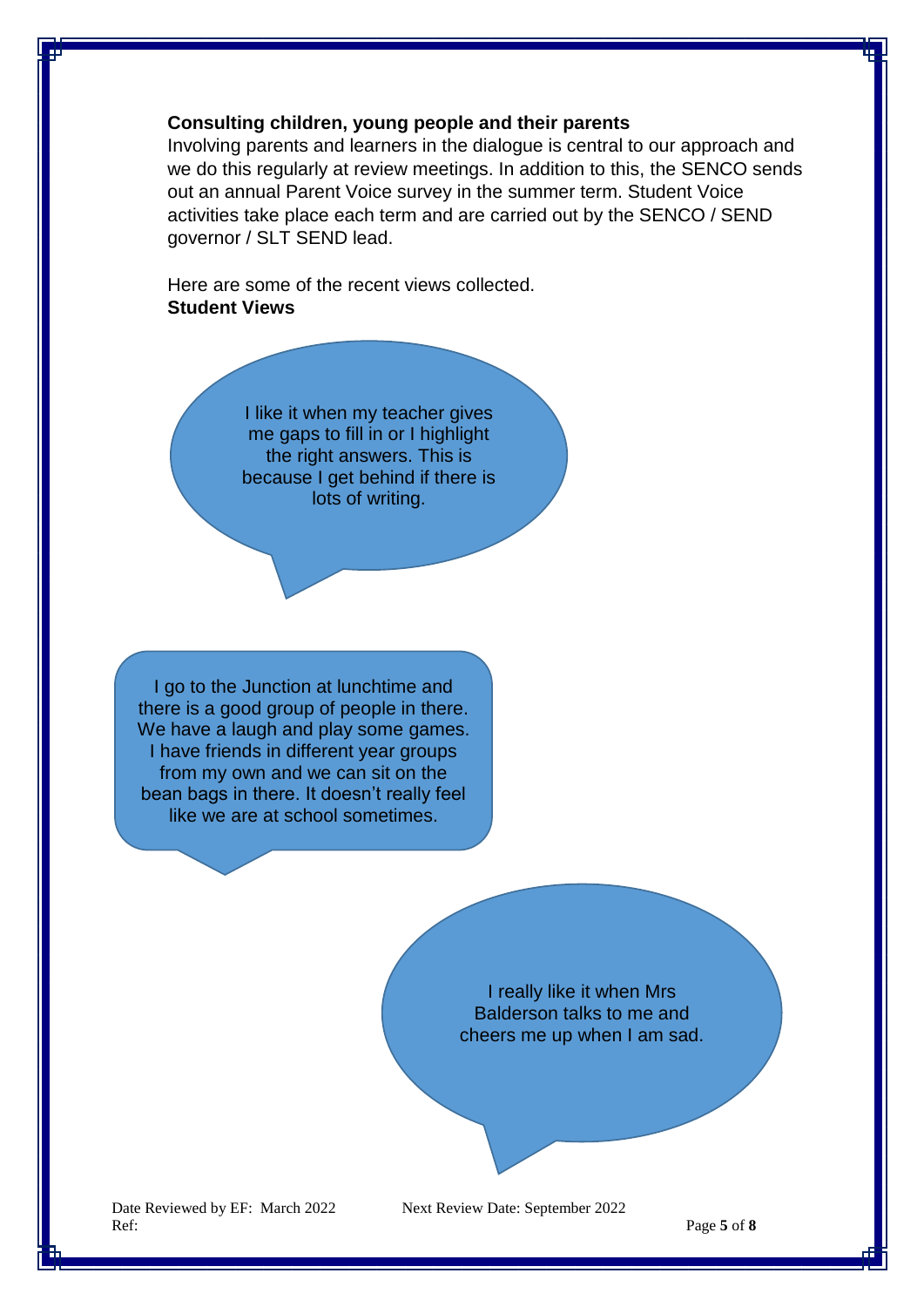My favourite lesson is Science because we do practical things. I used to find French hard but I am enjoying it because Mrs Jones makes it really fun and it doesn't matter if words are not spelt right.

> I think everyone at our school is really friendly and if you ask for help you know you will get it. I have been doing much better since Mrs Hutchinson has been helping me in class.

## **Parent Views**

My daughter was struggling to get into school and was feeling anxious. This has really improved since she has been going into the junction and she really likes the staff; they have made such a difference to her.

> Whenever I ring up or email, staff are really good at getting back to me and things are always sorted out quickly if there is a problem.

Date Reviewed by EF: March 2022 Next Review Date: September 2022 Ref: Page **6** of **8**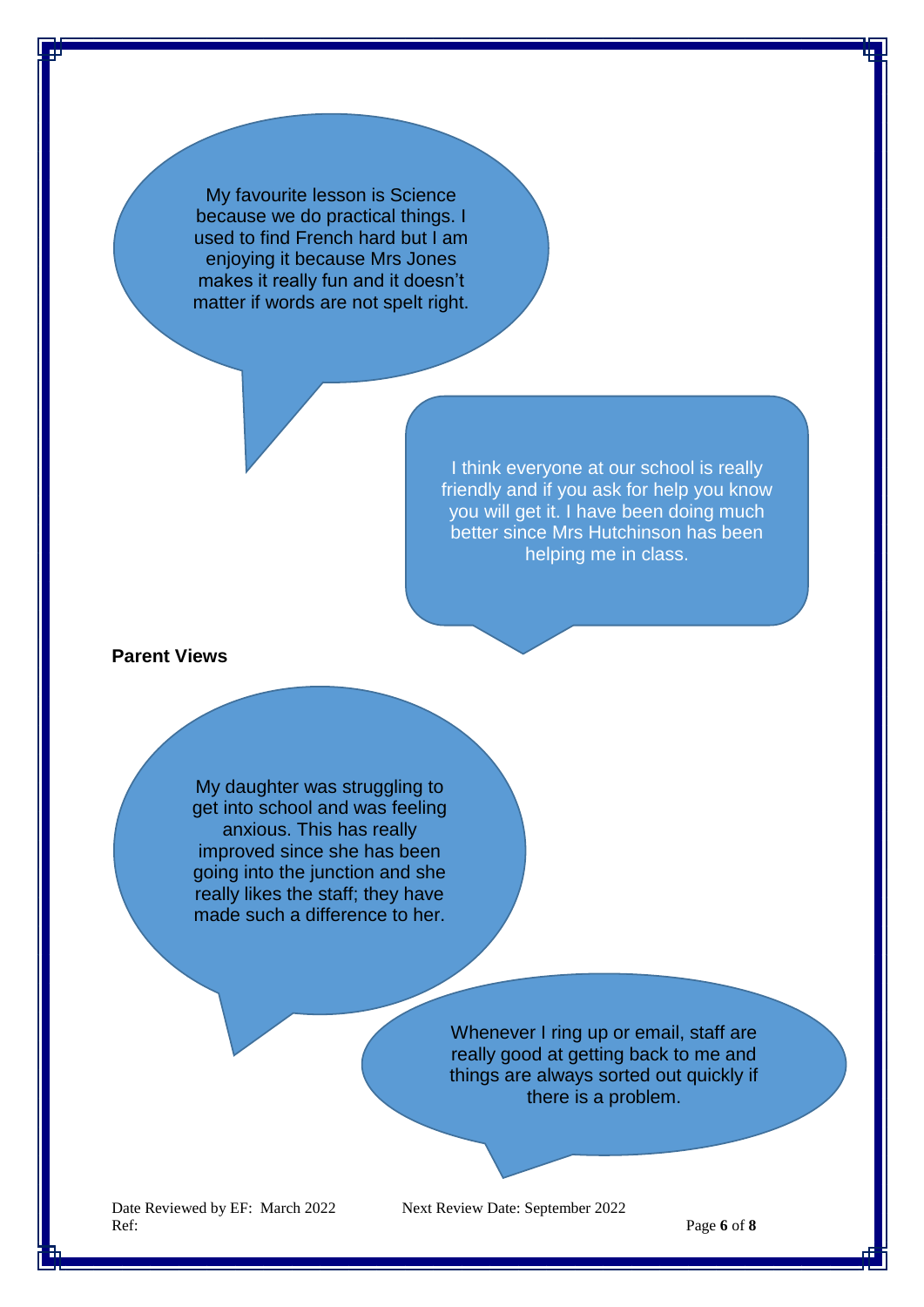## **SEND Department Review and Development**

There was an Ofsted Inspection in February 2020 with the school coming out with a "Good" grading overall. The Inspection report notes that; "Disadvantaged pupils and those with special educational needs and/or disabilities (SEND) also achieve well. This is because staff really care and give them extra help when they need it."

Following on from this inspection, the SENCO has continued to develop the SEN support plans after discussions with the lead inspector.

In order to identify SEN needs in a timely manner, for the first time this September, all year 7 pupils completed a dyslexia screener during the first few weeks of term. This will now happen on an annual basis. The school also has a dyscalculia screener that can be used to diagnose possible numeracy difficulties.

The PASS surveys have continued to be used in order to guage the well-being of students and their perception of themselves as learners. This data can then be monitored so that specific interventions can be carried out as needed.

In response to the emerging needs of our students as we continue to live through the COVID-19 pandemic, there has been a staff restructuring which now means that each year group has a Learning Mentor assigned to it. These Learning Mentors are in lessons with students throughout the day in order to support learning and wellbeing. They also lead specific interventions with students during tutorial time. Year 10 students have been able to resume the peer mentor reading programme with younger students also during tutorial time. Mrs Balderson, the Inclusion Mentor is based in the Junction and continues to support students from this base.

A grant was secured to build an extension and join the Hub with the Junction provision. It was hoped that this would be in place for September, however, this work has been delayed with a new date for commencement of January 2022. When this is completed, there will be sensory spaces, an outside garden area, break out rooms and areas to relax. This will aid students to self-regulate and staff to better support individual needs, adding to the inclusivity of the Academy; this facility will benefit many students in the future.

The school has bought in some additional Educational Psychology time with Applied Psychologies, following greater demand for support and assessment / advice during the pandemic. In the spring term, there is going to be a series of sessions run by the Educational Psychologist for a group of KS4 students who are struggling with exam anxiety. The aim will be to promote emotional well-being and resilience.

Ongoing professional development (CPD) continues in order to further develop the expertise of our staff. During the academic year 2020 - 2021, the SENCO has completed the NPQML award. Miss Forman's project work was about supporting mental well-being in school in response to quite a high number of SEMH students on the SEND register. The SENCO was able to continue to meet with the LA lead teacher for SEND; Gemma Sargeant who is linked to the school as well as other outside professionals via remote means throughout the year.